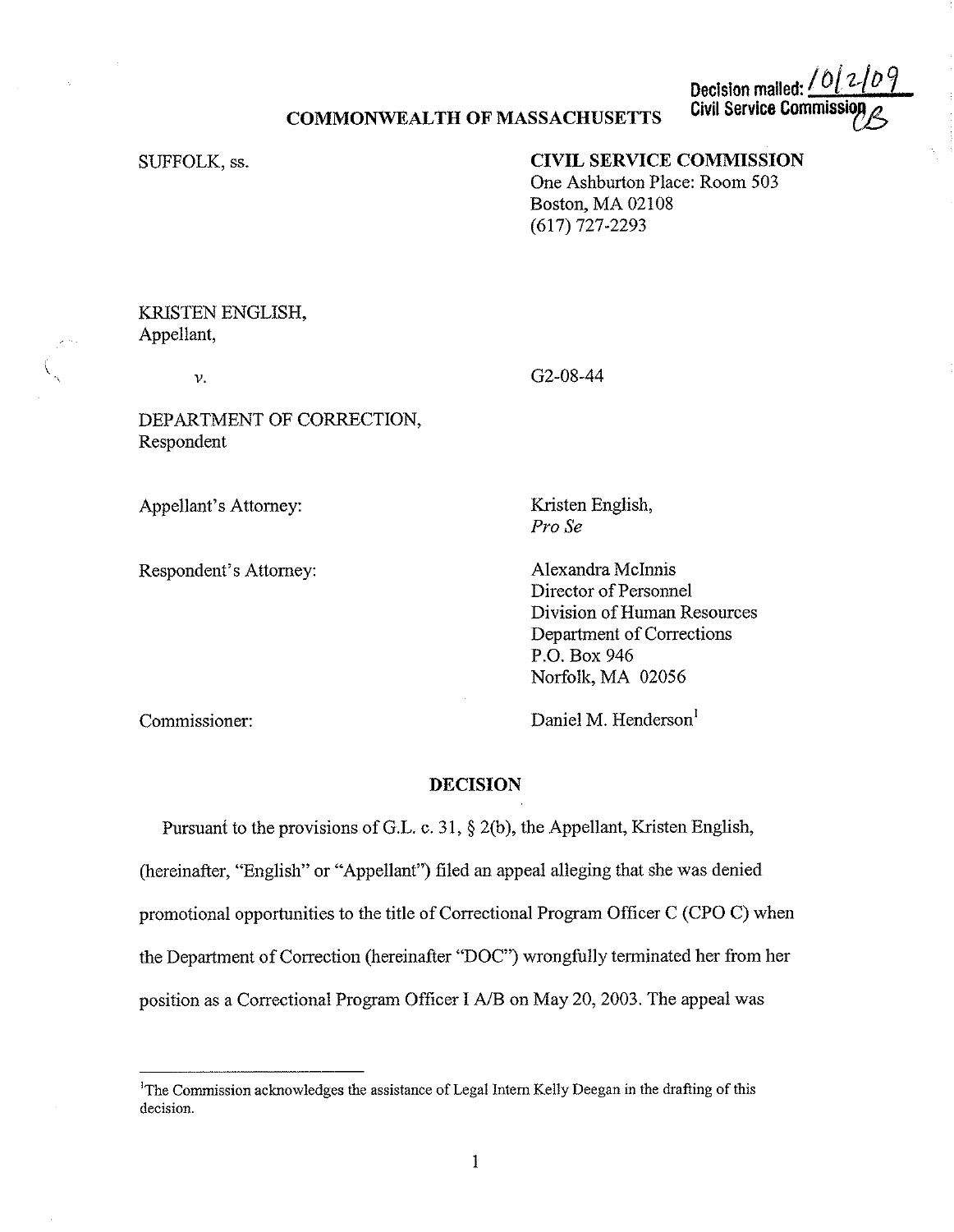timely filed. A full hearing was held on April 25, 2008 at the offices of the Civil Service Commission (hereinafter "Commission"). One (1) tape was made of the hearing. **FINDINGS OF FACT:** 

Ten (10) exhibits were entered into evidence at the hearing. [The Appellant's past medical problems are redacted from the exhibits and the record of this hearing]. (Exhibit 3 & 6, Testimony of Appellant). The record was left open until May 9, 2009, for the parties to file any additional exhibits.

Based on these exhibits and the testimony of the following witnesses:

## *For the Appointing Authority*

• Alexandra Mc Innis, Director of Personnel, DOC Human Resources Department

# *For the Appellant*

• Kristen English, Appellant

I make the following findings of fact:

- 1. On January 6, 1996, the Appellant was hired by the DOC as a Correctional Program Officer I A/B. (Testimony of Appellant)
- 2. She performed her job well; as evidenced by her annual employee performance reviews. (Exhibit 4)
- 3. On November 18, 2000, the Appellant took and passed the Correctional Program Officer C promotional exam with a score of 80. (Testimony of Appellant)
- 4. After giving birth in April 2000, the Appellant returned to work in August 2000. (Exhibit 3)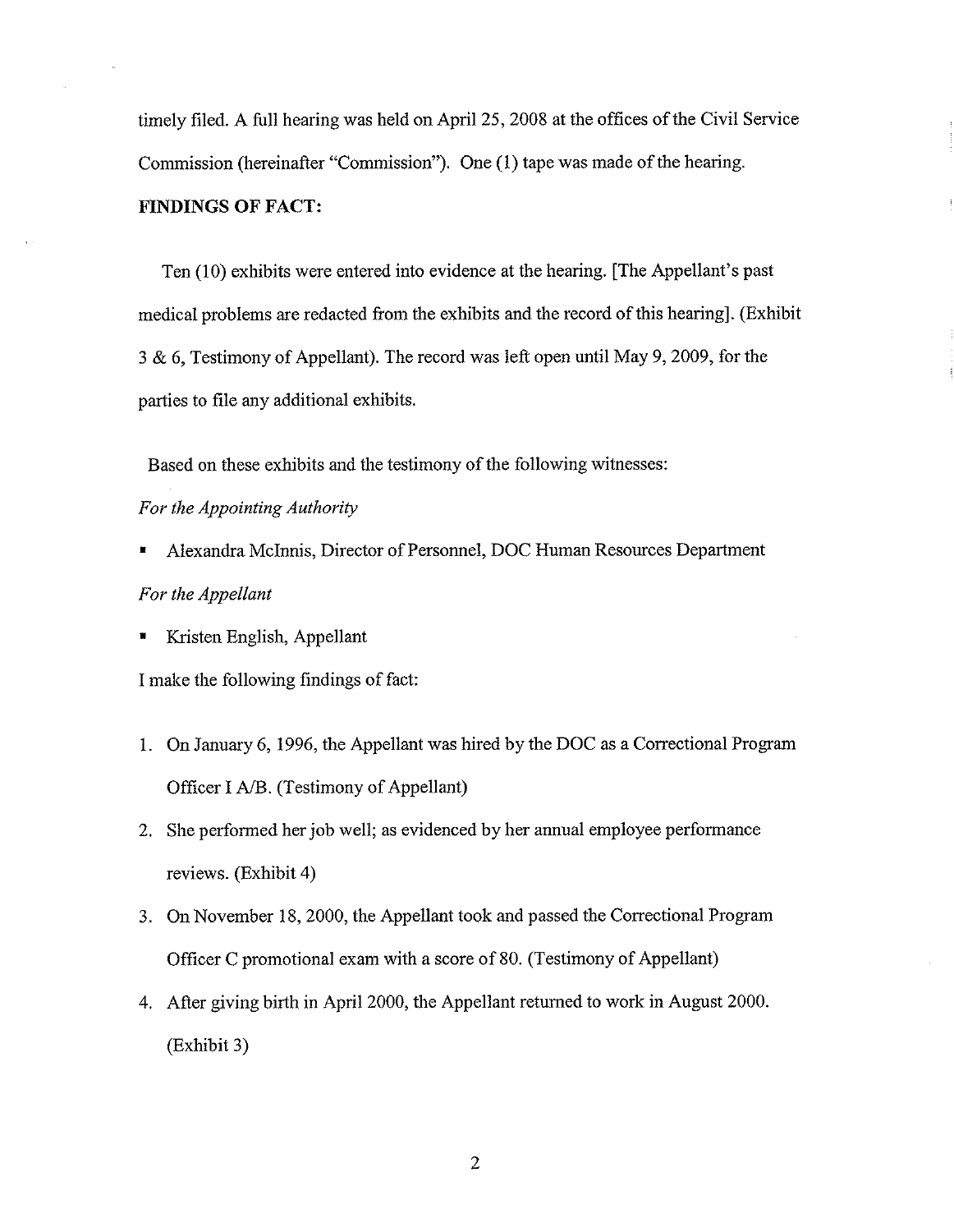- 5. Upon her return to work, she began to experience specified medical problems. Which medical problems are redacted from the exhibits and the record of this hearing. (Exhibit 3 & 6,Testimony of Appellant)
- 6. Due to these medical issues, the Appellant sought medical leave from the DOC under the state Family Medical Leave Act ("FMLA"), Family Friendly Benefits, and *"reasonable accommodation"* through the DOC Affirmative Action Division from August 2000 through May 2003. (Exhibit 3, Testimony of Appellant)
- 7. At no time did the DOC inform the Appellant that she was entitled to a further threemonth leave under the federal FMLA when the state FMLA expired on or about April 22, 2003. The DOC claimed that the arbitrator lacked jurisdiction since the Appellant had been terminated exclusively due to her unauthorized and voluntary separation from employment for a period greater than fourteen days, in violation of G.L. c. 31 § 38. The Superior court decision affirmed the arbitrator's award on this issue; there being no conflict between the CBA and G.L. c. 31 § 38 and section 38 did not apply to this case. (Exhibit 3, Testimony of Appellant)
- 8. On May 20, 2003, the Appellant was terminated from employment by the DOC after being informed that her medical leave had expired on April 22, 2003. (Exhibit 6, Testimony of Appellant)
- 9. The Appellant filed a grievance pursuant to the terms of the Collective Bargaining Agreement on June 3, 2003. (Exhibit 3)
- 10. On April 18, 2004, the Appellant received 2 cards in the mail, requesting that she sign as willing to accept appointment on the promotional eligibility list in regard to the promotional exam she had taken on November 18, 2000. The Appellant's union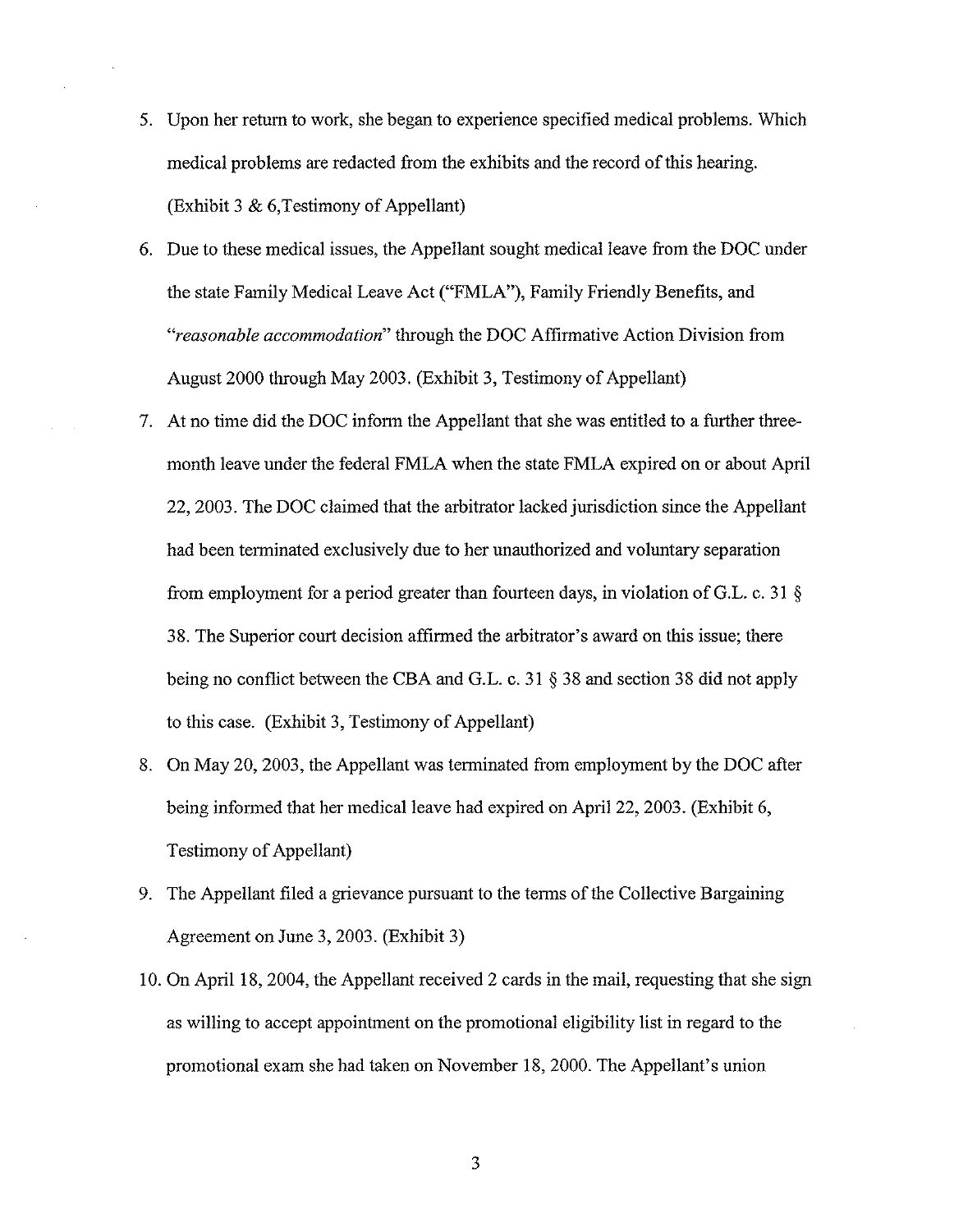advised her not to sign the cards. The Appellant did not sign because she believed that she was not eligible due to her termination. (Testimony of Appellant)

- 11. Six (6) other candidates who scored lower than the Appellant were promoted from that (2000 exam) eligibility list after the Appellant was terminated. The promotional effective date for those 6 candidates is March 14, 2004. The Appellant testified that she was not asked by the DOC whether she wanted to return to work at any time in 2004. (testimony of Appellant, Exhibit 5)
- 12. The Appellant did not present any evidence that she was able and willing to return to work, at any time in 2004, with or without a reasonable accommodation provided by the DOC. (Exhibits and testimony)
- 13. The Appellant did not take the promotional exams offered in May 2005 and November 2007, which were offered during the Appellant's termination period or the arbitration/appeal of said termination. The list from the 2005 exam was exhausted in May, 2007 and 3 to 4 appointments were made subsequently from the 2007 exam list. (Testimony of Appellant, Testimony of McInnis)
- 14. The parties stipulated that the Appellant would not have been bypassed for past performance, past discipline or related issues, if she had been a candidate considered for promotion by the DOC during the relevant period. (stipulation)
- 15. On March 6, 2007, by arbitration award, the Appellant was reinstated to her CPO I position. The arbitrator found that the Appellant had been wrongfully terminated or terminated without just cause. The award also called for the Appellant to report for work, within a 60-day period, with medical documentation of her ability to perform the duties of the CPO I position or to have applied for and received a *"reasonable*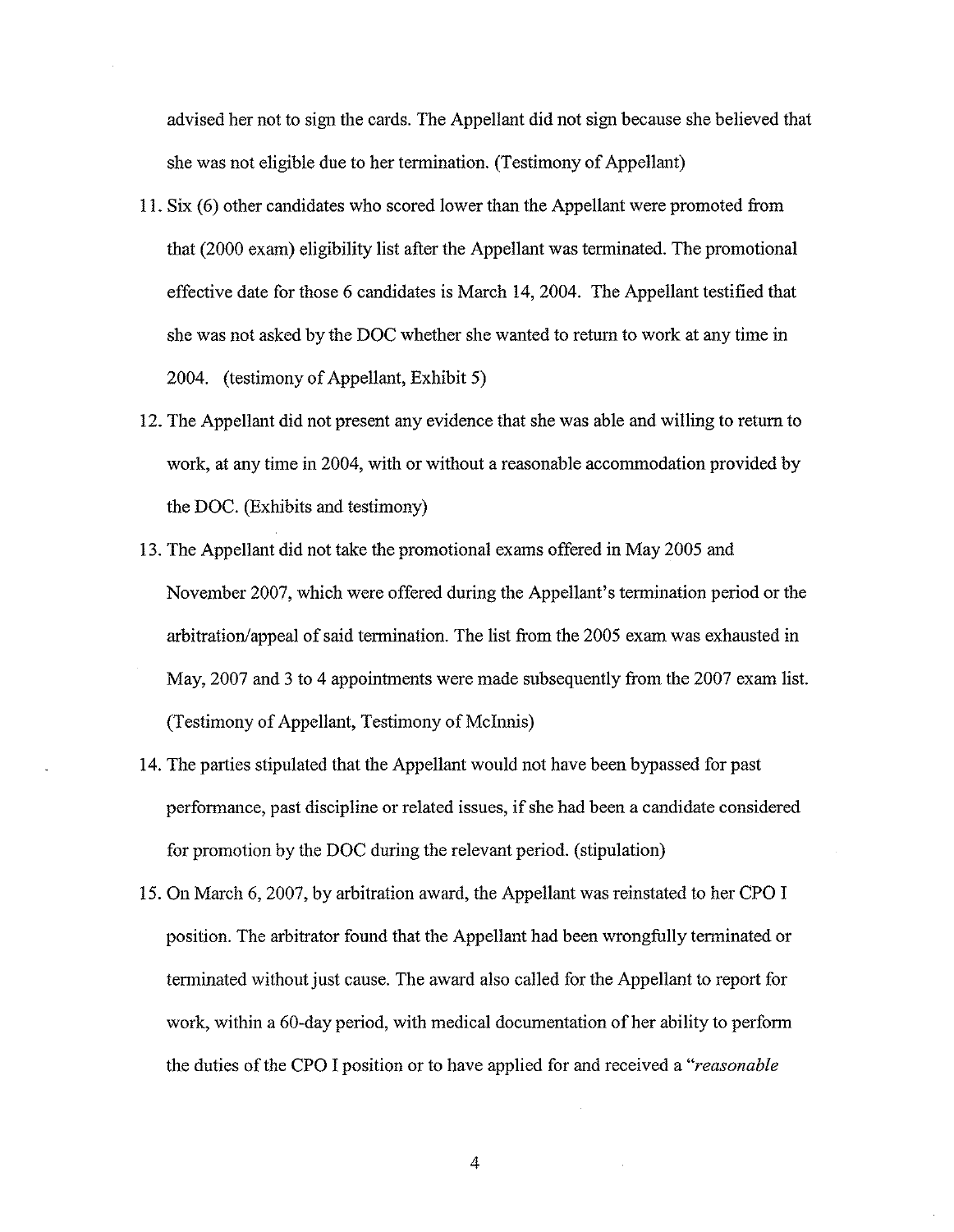*accommodation"* allowing her to return to the position of CPO I, within that 60-day period. (Exhibit 3 and 6, Testimony of Appellant)

- 16. The Appellant, agents for her or medical professionals sent the DOC written medical documentation and requests for "reasonable accommodation" on five (5) different occasions in April and May, 2007. The DOC did not accept and/or respond to any of these written notifications. (Exhibits 6, 7, 8, 9 and testimony of Appellant)
- 17. In May 2007, the DOC appealed the Arbitrator's A ward to the Massachusetts Superior Court. (Exhibit 6)
- 18. On November 29, 2007, entered on the docket on December 4, 2007, the **Superior Court** *affirmed* **the arbitrator's award.** That decision stated in conclusion: "There was no "just cause" for English's termination because the DOC termination of English was not "entertained in good faith." The Doc terminated English without fully informing her of her options, and further, the DOC undertook English's termination at a time when it knew she was in the process of applying for an extension of her FMLA leave. Id." Suffolk Superior Court, Docket # SUCV2007-01517-E, page 10, Spurlock, J. (Exhibit 3)
- 19. The arbitrator's award was upheld by the Superior Court. Based on the testimony and evidence submitted at this Commission hearing, which included the arbitrator award and the Superior Court decision, I find that there was no just cause to terminate the Appellant and the DOC did not act in good faith, in the Appellant's termination and her subsequent attempts to become re-employed. (Exhibits, testimony and reasonable inferences)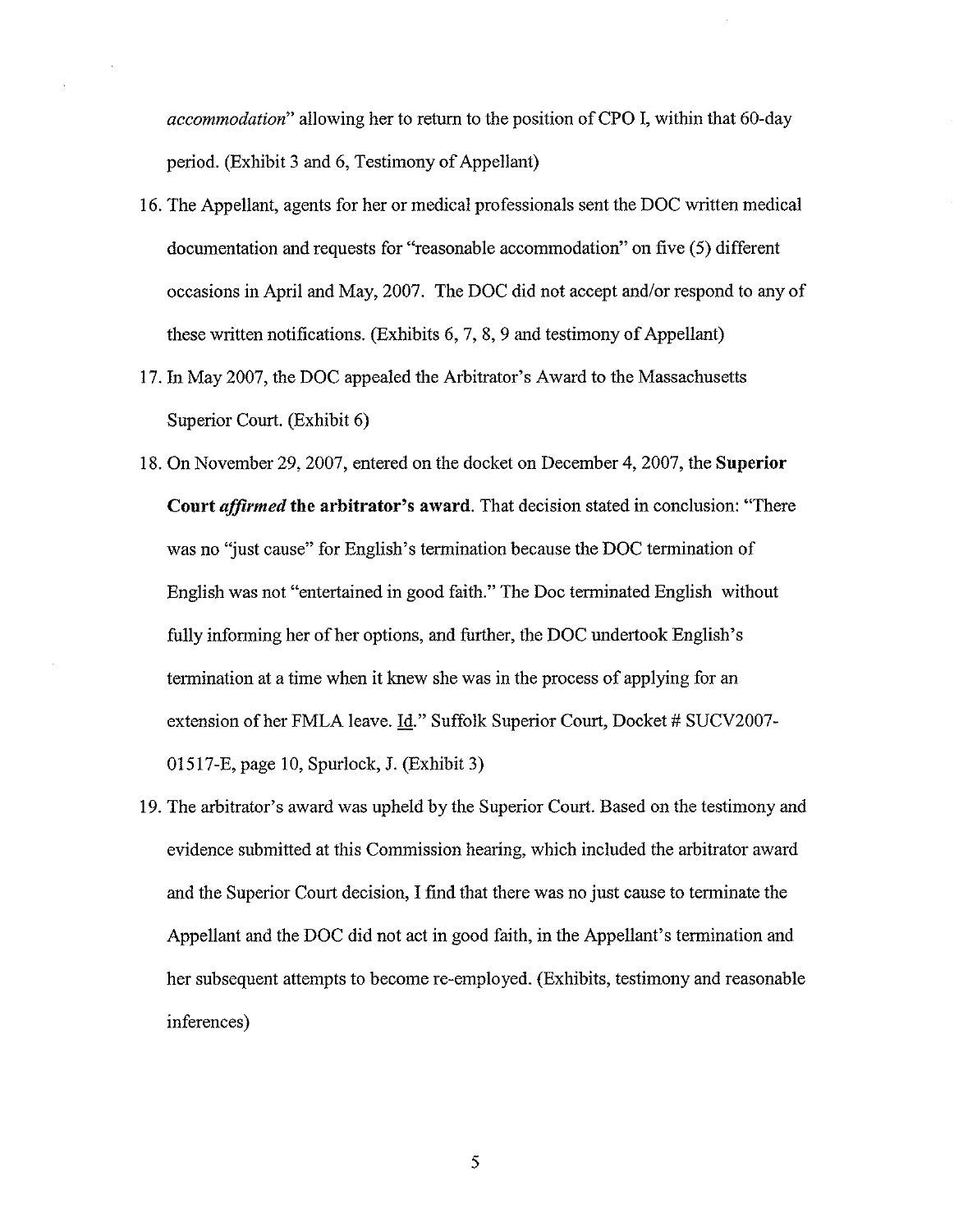- 20. Neither the arbitrator nor the Superior Court Judge considered the issue of the Appellant's lack of consideration by the DOC, for the promotional opportunities that occurred during her period of termination. (administrative notice: Exhibits3 & 6)
- 21. The Appellant was reinstated by the DOC, effective on December 21, 2007. ( stipulation of the parties)
- 22. The critical dates or time period here is from March 6, 2007, the date of the arbitrator's award and December 21, 2007, the date of the Appellant's reinstatement at the CPO I position. ( administrative notice)
- 23. During that period, the DOC made three (3) promotional appointments to the position of Correction Officer C. The appointment date for all three appointments was May 19, 2007. One of those appointments was at MCI-Norfolk, the second was at MCI-Framingham and the third at MCI-Shirley. The Appellant testified that if she were offered any of those promotions then, she would have accepted the promotion at MCI-Shirley, since she had worked there before. (Exhibit 10, testimony of Appellant and Mclnnis)
- 24. On February 20, 2008, the Appellant filed an appeal with the Commission, stating that she was denied opportunities for promotion during the time she was separated from the DOC during her wrongful termination. ( CSC appeal docket, Testimony of Appellant)

#### **CONCLUSION**

The role of the Commission is to determine "whether the Appointing Authority has sustained its burden of proving that there was reasonable justification for the action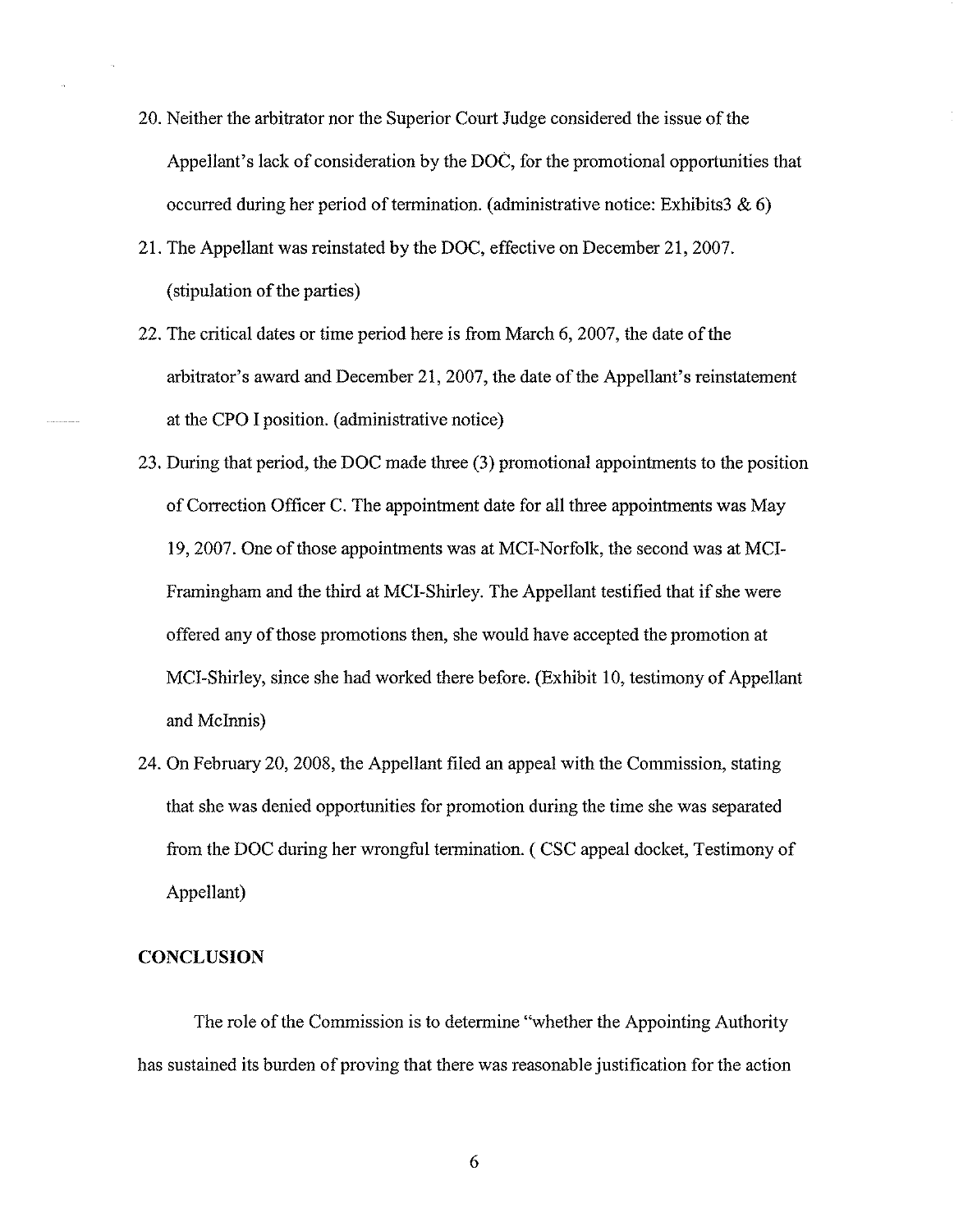taken by the appointing authority." Cambridge v. Civil Serv. Comm'n., 43 Mass. App. Ct. 300, 304 (1997). Reasonable justification means the Appointing Authority's actions were based on adequate reasons supported by credible evidence, when weighed by an unprejudiced mind, guided by common sense and by correct rules of law.

Commissioners of Civil Serv. v. Municipal Ct. of the City of Boston, 359 Mass. 214 (1971); Selectmen of Wakefield v. Judge of First Dist. Ct. ofE. Middlesex, 262 Mass. 477, 482 (1928). G.L. c. 31,  $\S$  2(b) requires that bypass cases be determined by a preponderance of the evidence. A "preponderance of the evidence test requires the Commission to determine whether, on a basis of the evidence before it, the Appointing Authority has established that the reasons assigned for the bypass of an Appellant were more probably than not sound and sufficient." Mayor of Revere v. Civil Serv. Comm'n., 31 Mass. App. Ct. 315 (1991). *SeeG.L.* c. 31, § 43.

Appointing Authorities are expected to exercise sound discretion, under the particular circumstances of the matter, when choosing individuals from a certified list of eligible candidates on a civil service list. The Appointing Authority may not be required to appoint any person to a vacant post. "He may select, in the exercise of a sound discretion, among persons eligible for promotion or may decline to make any appointment. See Commissioner of the Metropolitan Dist. Comm'n. v. Director of Civ. Serv. 348 Mass. 184, 187-93 (1964). See also Starr v. Bd. of Health of Clinton, 356 Mass. 426, 430-431 (1969); Seskevich v. City Clerk of Worcester, 353 Mass. 354,356 (1967); Corliss v. Civil Serv. Comm'r. 242 Mass. 61, 65 (1922). Cf. Younie v. Director of Div. of Unemployment Compensation, 306 Mass. 567, 571-72 (1940). A judicial judgment should "not be substituted for that of ... (a] public officer" who acts in good faith in the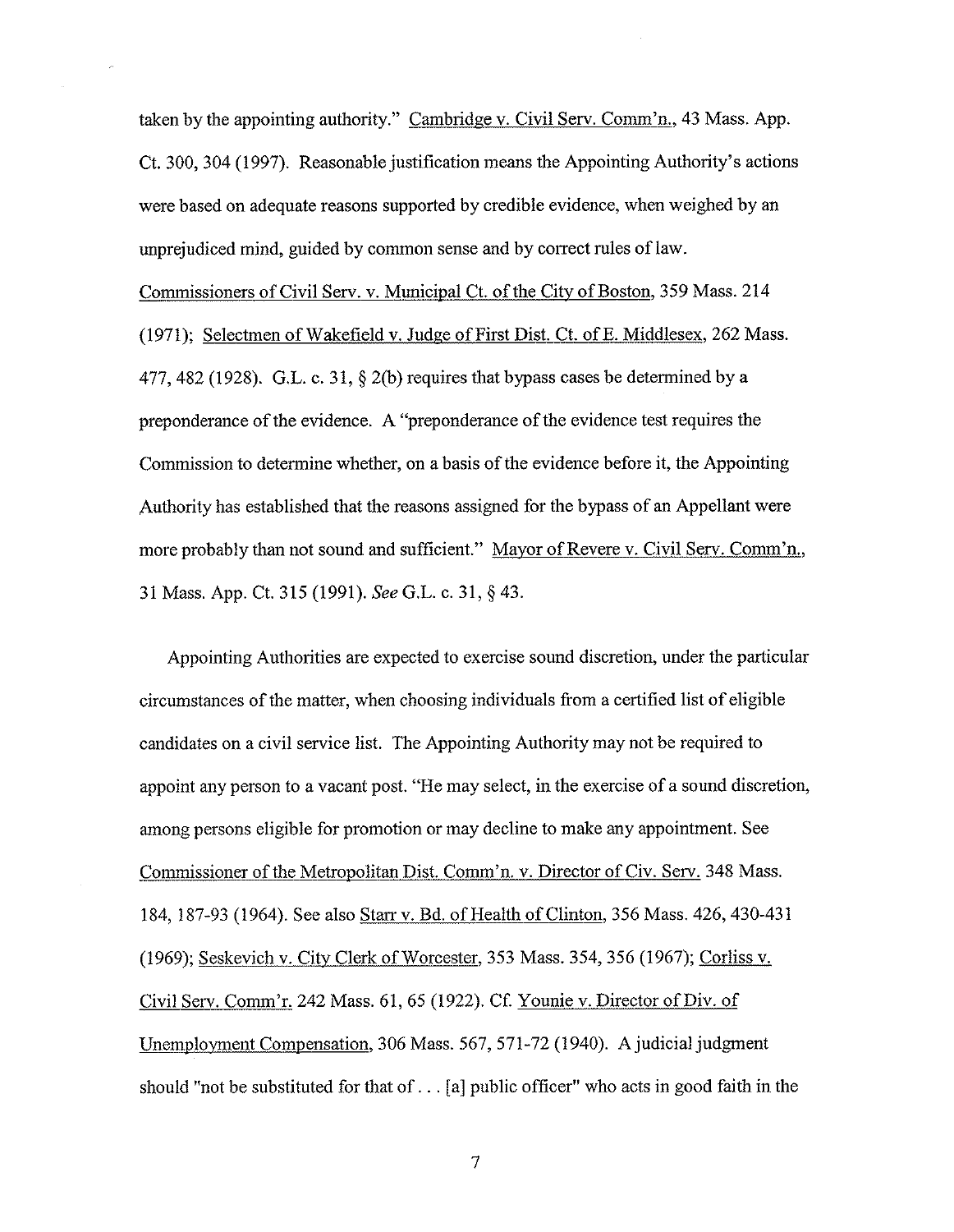performance of a duty. See Goldblatt v. Comoration Counsel of Boston, 360 Mass. 660, 666, (1971); M. Doyle & Co. Inc. v. Commissioner of Pub. Works of Boston, 328 Mass. 269, 271-72 (1952). The issue for the Commission is "not whether it would have acted as the appointing authority had acted, but whether, on the facts found by the commission, there was reasonable justification for the action taken by the appointing authority in the circumstances found by the commission to have existed when the Appointing Authority made its decision." Watertown v. Arria, 16 Mass. App. Ct. 331,332 (1983). See Leominster v. Stratton, 58 Mass. App. Ct. 726, 727-728 (2003); Commissioners of Civil Serv. v. Mun. Ct. of Boston, 369 Mass. 84, 86 (1975).

I find that the Appellant is an "aggrieved person" under c.31, § 2(b). On November 18, 2000, the Appellant took a promotional exam for the position of Correctional Programs Officer C and scored an 80. Six (6) candidates with lower scores were promoted from that list. The Appellant was terminated in May 2003, and received her cards to accept that promotion almost one year later.

The Appointing Authority argues that the Appellant could not be advanced at the time they chose candidates for promotion because she had not signed the cards. Ms. English did this upon her union's advice and in consideration of her non-employment status with the DOC. Had the DOC not previously terminated Ms. English, she would have had the option of signing the cards and accepting the promotion. In effect, when the DOC terminated her, she was de facto bypassed for any promotional appointments during her period of unemployment with the DOC. The Appellant grieved the matter through arbitration and was successful. The arbitrator award was upheld by the Superior Court. Based on the testimony and evidence submitted at the Full Hearing, which included the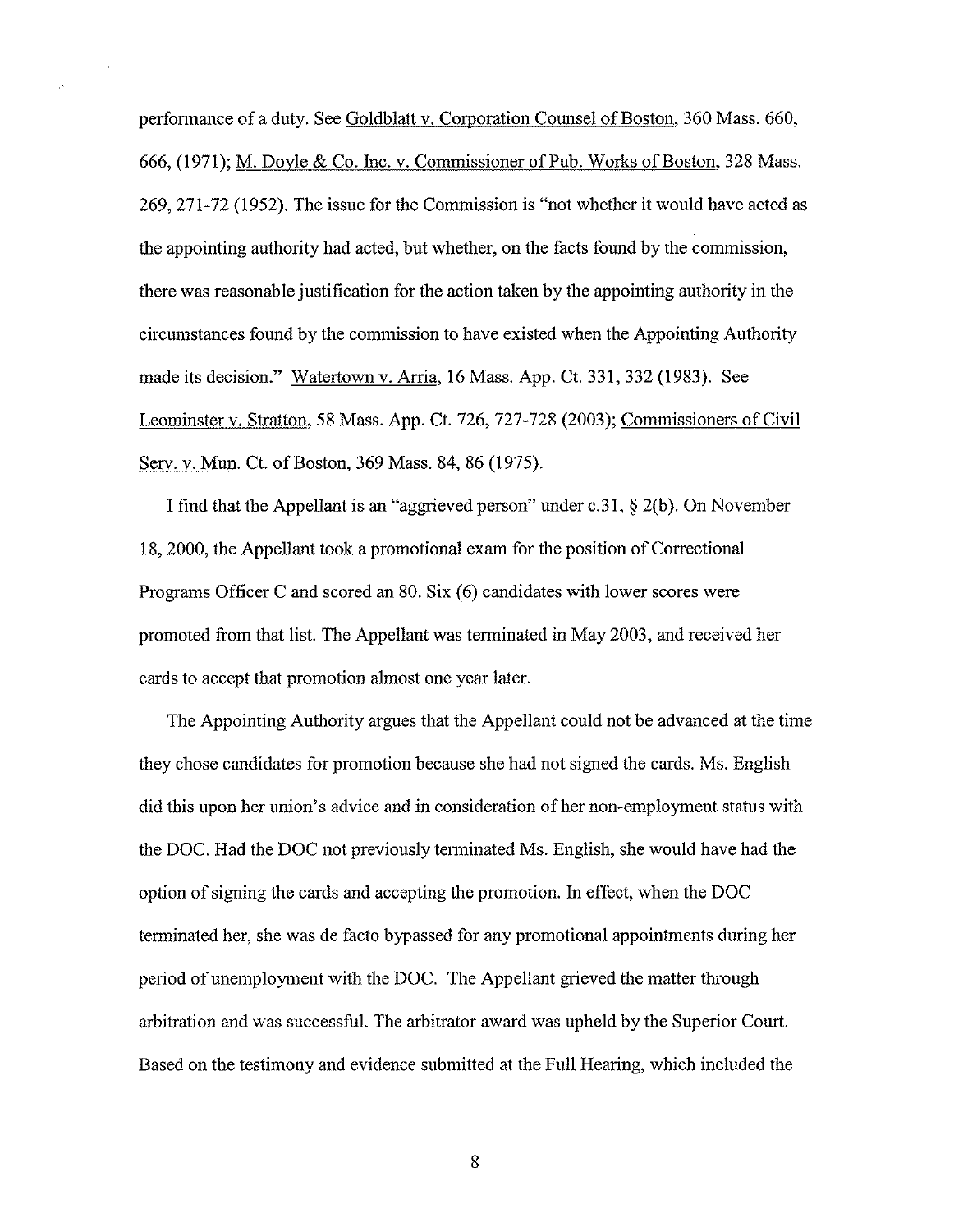arbitrator award and the Superior Court decision, I find that there was no just cause to have terminated the Appellant.

The Appellant seeks relief under c. 310 to redress the damages done to her. The DOC argues that c. 310 relief is not applicable here for the following two reasons. First, had the Appellant not been terminated and accepted the promotion, she would have been unable to assume the CPO C position under PAR.09 (4) which states that "no person shall be regarded as appointed to a full time position within the requirements of these rules unless he accepts the position and is actually employed within thirty days from the date of receipt of notice of appointment...". The Commission does not find this argument persuasive. The DOC has been found by the arbitrator and affirmed by the Superior Court to have not acted in good faith and acted without just cause in terminating the Appellant from employment. The DOC is now trying to guess what would have happened had they not wrongfully terminated the Appellant. The DOC's speculation should not be rewarded after its own wrongful actions; as the Appellant is an aggrieved person under these circumstances.

The critical dates or time period here is from March 6, 2007, the date of the arbitrator's award and December 21, 2007, the date of the Appellant's reinstatement at the CPO I position. During that period, the DOC made three (3) promotional appointments to the position of Correction Officer C. The appointment date for all three appointments was May 19, 2007. One of those appointments was at MCI-Norfolk, the second was at MCI-Framingham and the third to MCI-Shirley. The Appellant testified that if she were offered any of those promotions then, she would have accepted the promotion at MCI-Shirley, since she had worked at MCI-Shirley before.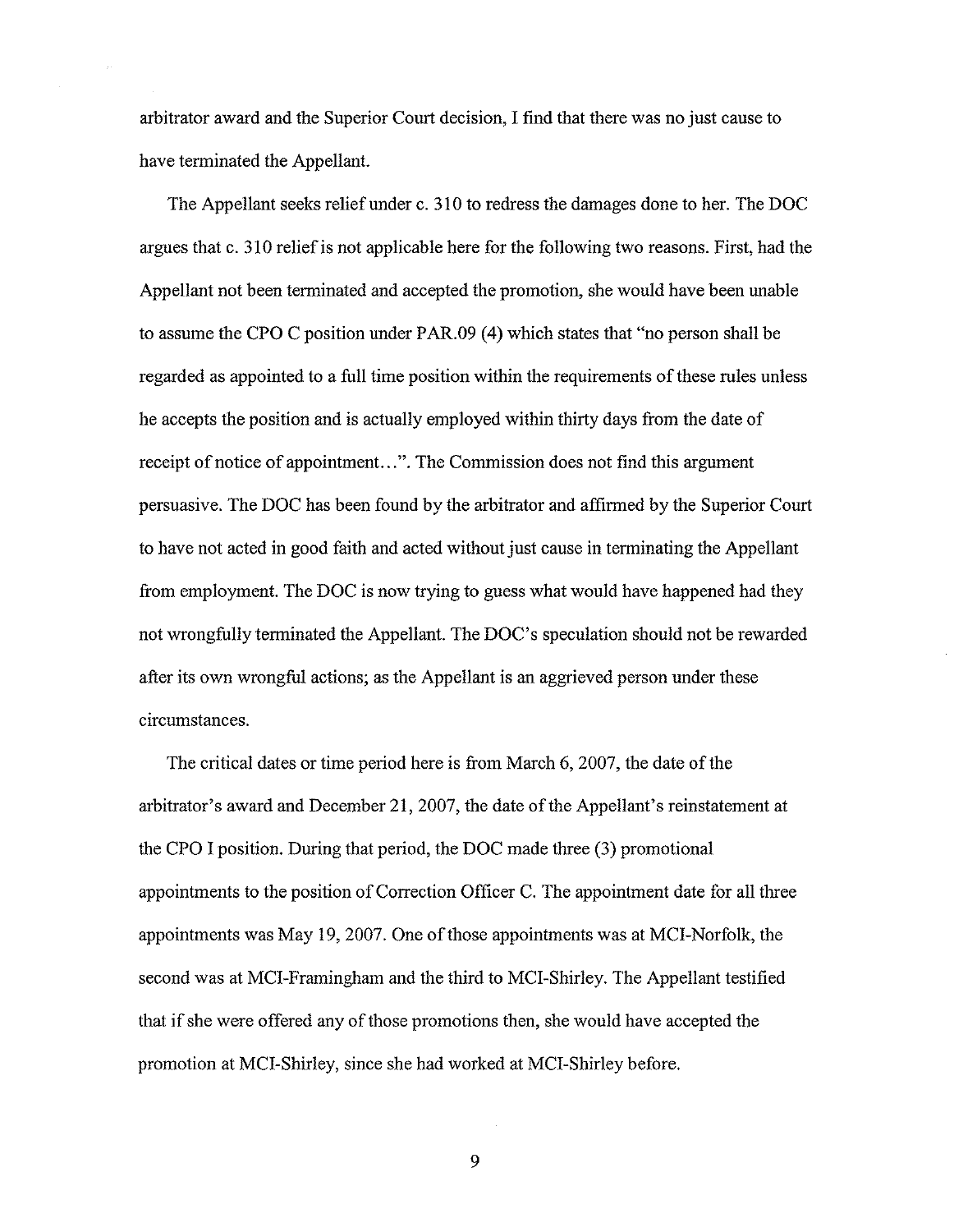The DOC makes the argument that the Appellant had several opportunities, (May '05 and November '07) to take the promotional exam for the CPO C position. Yet the exams were offered during the period of the Appellant's wrongful termination from employment. The DOC was treating her like a non-employee and ineligible for any promotion. Also, according to G.L. c.31 § 9, "such departmental promotional examination[ s] shall be open ... only to persons who have been employed in the departmental unit as civil service employees for at least one year immediately preceding the date of the examination ... " This statute precludes the Appellant from taking the tests in 2005 and 2007 because she was actually not employed for the requisite preceding year in order to sit for the examinations.

For all of the forgoing reasons, the Appellant's appeal under Docket No.  $G2 - 08 - 44$ is hereby *allowed.* 

## **RELIEF GRANTED TO THE APPELLANT**

Pursuant to the powers of relief inherent in Chapter 310 of the Acts of 1993, the Commission directs that name of the Appellant, Kristin English be placed at the top of the eligibility list for promotional appointment to the position of Correctional Program Officer C so that her name appears at the top of any current certification and eligibility list and/or the next certification and list from which the next promotional appointment to the position of Correctional Program Officer C in the Department of Correction, (DOC) shall be made, so that she shall receive at least one opportunity for consideration from the next certification for appointment as a Correctional Program Officer C in the Department of Correction. The Commission further directs that, if and when Kristin English is selected for promotional appointment and commences